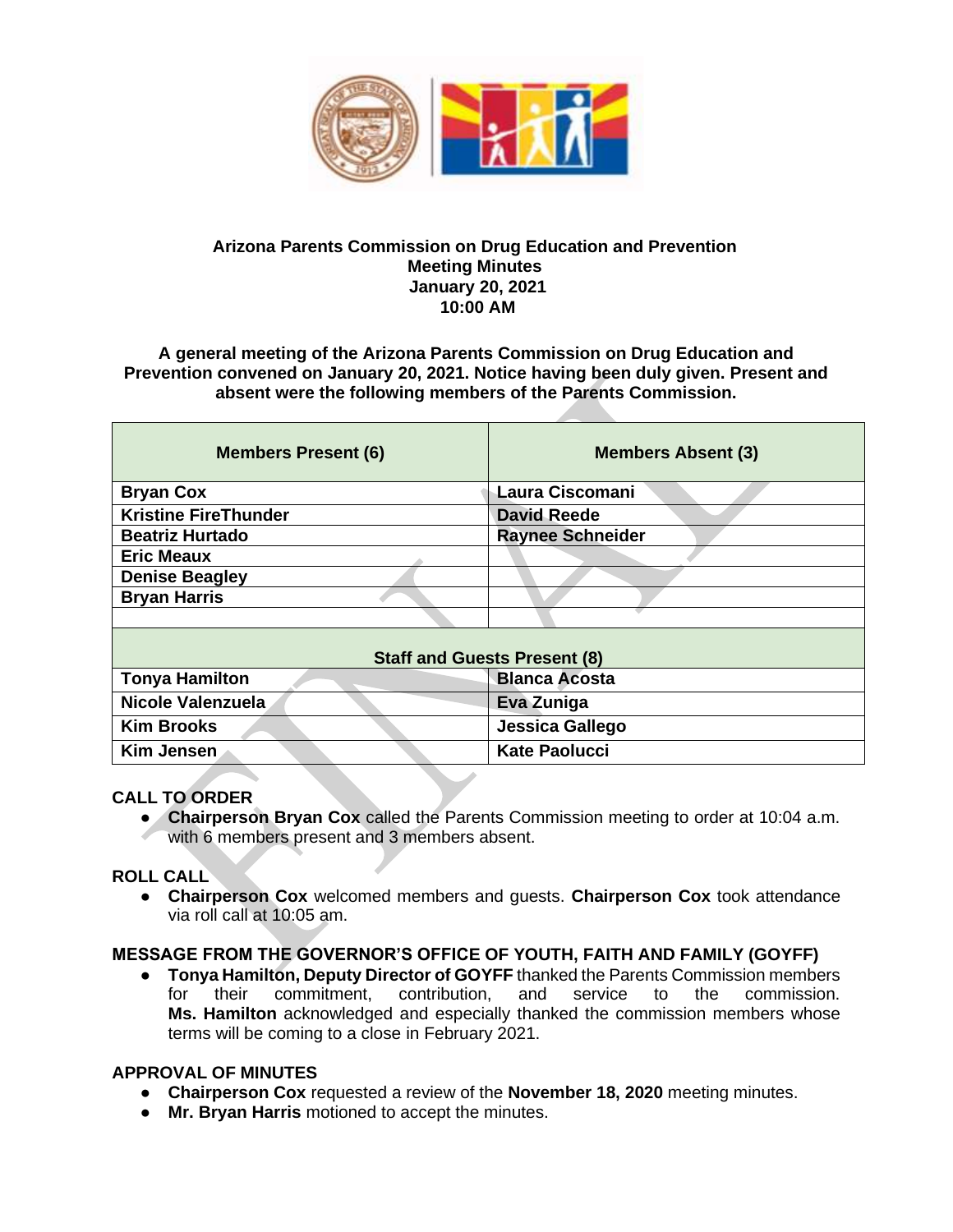*Parents Commission January 20, 2021 Meeting Minutes Page 2 of 5*

> ● **Mr. Eric Meaux** seconded the motion at 10:07 a.m. The motion passed with no dissenting votes.

## **High Intensity Drug Trafficking Areas (HIDTA)**

- **Chairperson Cox** welcomed and introduced **Mr. Kim Jensen,** Threat Assessment Coordinator. **Mr. Jensen** thanked the Commission for the invitation to present.
- Arizona HIDTA coordinates and supports the efforts of 620 full-time and 177 part-time participants from 71 agencies. 25 Initiatives (task forces) are located in the nine HIDTA designated counties.
- HIDTA identified the top five drug threats in Arizona in 2020 were:
	- Methamphetamine (1), Fentanyl (2), Marijuana (THC Derivatives) (3), Heroin (4), and Cocaine (5). Fentanyl had the most marked increase in use and overdose in the use of "M30s" (pill form) of the drug in 2020.
- HIDTA monitors the prices of drugs every 90 days to gain information about the distribution and prices in different areas of Arizona.
- This is the first time in ten years that HIDTA had seen an increase in methamphetamine cost. **Mr. Jensen** shared COVID-19 pandemic could be a contributing factor to what is driving the increased cost due to the impact on the transport and supply of the drug.
- HIDTA utilizes a fusion center concept model utilized by Arizona HIDTA and Counter Narcotics Alliance (CAN) to ensure that agencies are connected and co-located to work cases with a thorough and comprehensive approach.
- **Chairperson Cox** thanked **Mr. Jensen** and asked if there were any questions for the presenter. There were not any questions from the commissioners.
- Chairperson Cox asked **Mr. Jensen** why HIDTA was not located in all Arizona counties. **Mr. Jensen** stated that there is a HIDTA initiative located in nine Arizona counties, sharing that some counties are hesitant to participate in the HIDTA initiative; however, HIDTA still works closely with these agencies.
- **Chairperson Cox** asked **Mr. Jensen** how Proposition 207 and legalization of the recreational use of marijuana would affect HIDTA's work. **Mr. Jensen** stated that HIDTA is working closely with the Prosecutor's Office in each county to see how each county is addressing the issue independently and then how it will be addressed at the state level.
- **Chairperson Cox** stated that he has seen how Proposition 207 is already impacting Maricopa County and recognizes that addressing the impact of Proposition 207 is not a one-size-fits-all solution.
- **Chairperson Cox** thanked **Mr. Jensen** for his presentation.
- The full presentation can be accessed at<https://goyff.az.gov/meeting/pc/2021/01/20>

# **PAXIS Institute**

- **Chairperson Cox** welcomed and introduced **Ms. Kate Paolucci, PAXIS Institute, PAX Tools Manager. Ms. Paolucci** thanked the commission for the invitation to present.
- PAXIS vision is to develop solutions that improve the peace, productivity, health, and happiness of people around the world. PAXIS Institute incorporates the power of science and prevention to develop simple, proven strategies that address human behavior. The strategies have been found to increase efficiency and job satisfaction, improve academic and social outcomes in children, reduce health disparities and risk probability for mental health and substance use disorders, and prevent factors leading to violence and suicide.
- PAX Good Behavior Games (GBG) reduces problematic behaviors and increases time for learning. The 3-month impact of PAX has shown about a 50% decrease in the inattentive,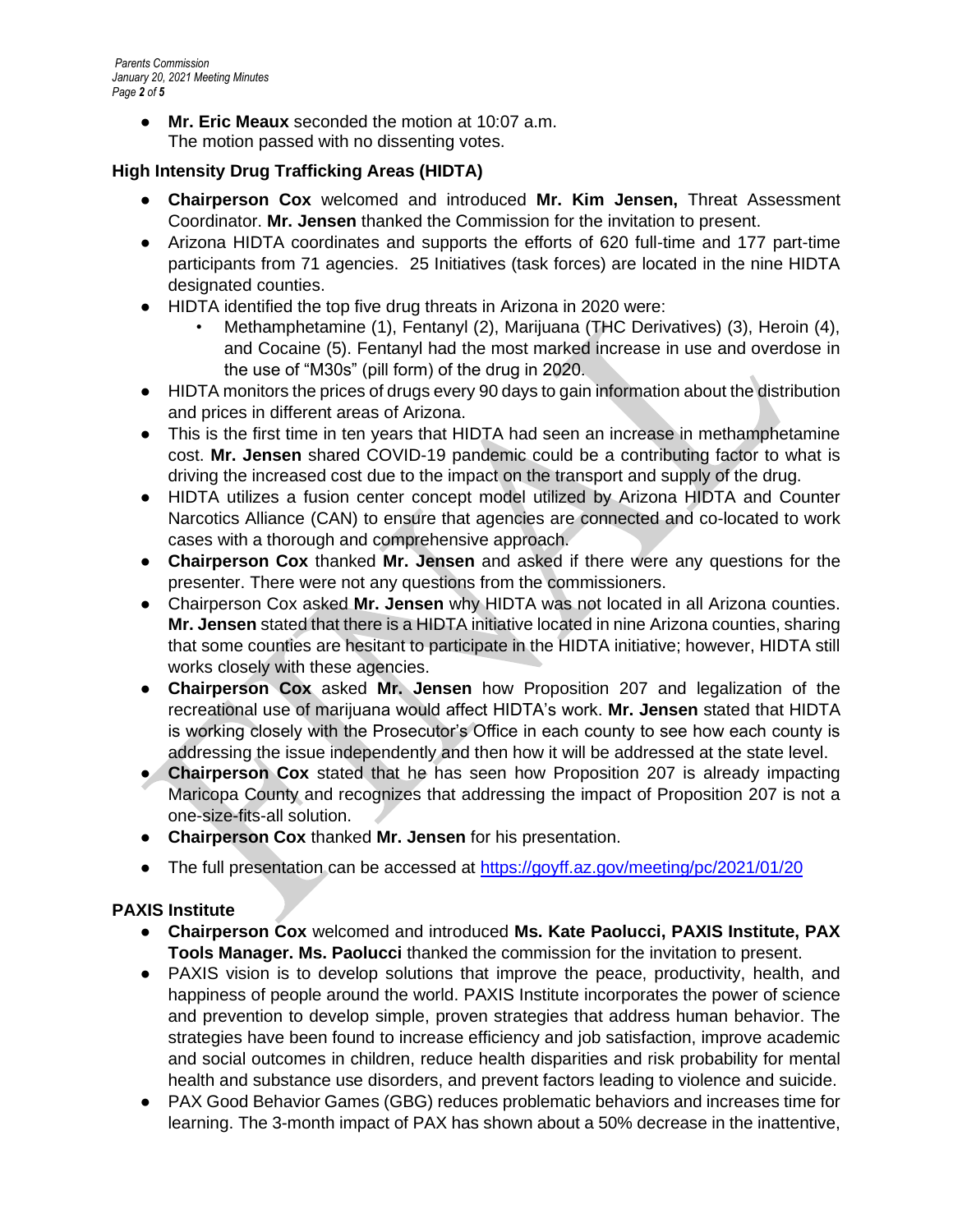disruptive behaviors after implementation and then a 75% reduction once there is full implementation.

- Certified PAX Tools Community Educators are eligible to become trained in presenting PAX Tools for School@Home. School@Home provides parents and caregivers with research-based strategies to increase their children's focus, motivation, stamina, and a number of other skills that specifically help children improve their study habits and outcomes when learning at home.
- PAX Tools for Human Services provides research-based, trauma-informed behavioral health strategies for youth-serving professionals. This program operationalizes a traumainformed approach for agencies and individuals who work with youth. Included are strategies for professionals to use with youth in their practice or setting, and steps for guiding caregivers in utilizing selected strategies with children at home.
- PAX Tools Community Workshops are then provided at the local level at no cost to participants. Community Educators are encouraged to provide participants in PAX Tools Community Workshops with a PAX Tools kit.
- The full presentation can be accessed at<https://goyff.az.gov/meeting/pc/2021/01/20>
- **Chairperson Cox** thanked **Ms. Paolucci** for her presentation and asked if there were any questions. There were no additional questions.

## **Constructing Circles of Peace**

- **Chairperson Cox** welcomed and introduced **Ms. Blanca Acosta, Executive Director. Ms. Blanca Acosta** thanked the commission for the invitation to present and introduced **Ms. Eva Zuniga**, Prevention Manager and **Ms. Jessica Gallego**, Community Educator & Youth Facilitator.
- **Ms. Zuniga** shared the unique information and facts about Santa Cruz County where Constructing Circles of Peace is located: Santa Cruz County (1,238 sq mi) is the smallest county in Arizona. The Nogales, Arizona border is one of the main land-crossing points between Mexico and the U.S. In 2004, Judge Mary Helen Maley (Santa Cruz County Justice Court), in collaboration with Dr. Linda Mills (New York University's Center on Violence and Recovery), decided to develop a program that would meet the needs of underserved family violence victims in Santa Cruz County in a holistic, culturally sensitive manner.
- Circles of Peace utilizes the Restorative Justice Approach to services which include Pretrial Services, Court Ordered treatment, and Prevention & Family Programs. They include the Restorative Justice in Education approach which is to create just & equitable learning environments, build and maintain healthy relationships, and repair harm and transform conflict. **Ms. Zuniga** shared that it is not possible to undo the harm, but it can be repaired and transformed into something beautiful.
- Circles of Peace has an organizational trauma-informed approach including the six guiding principles: safety; trustworthiness & transparency; peer support; collaborations & mutuality; empowerment voice & choice; and cultural, historic & gender issues.
- **Ms. Gallego** shared that Circles of Peace has implemented the Strengthening Families Program (SFP), an evidence-based family skills training program for high-risk and general population families that is both nationally and internationally recognized. Parents and youth attend weekly SFP skills classes together, learning parenting skills and youth life and refusal skills.
- **Ms. Gallego** shared Circles of Peace success stories including transitioning to an online platform and providing technical support to families to get acclimated to the new platform;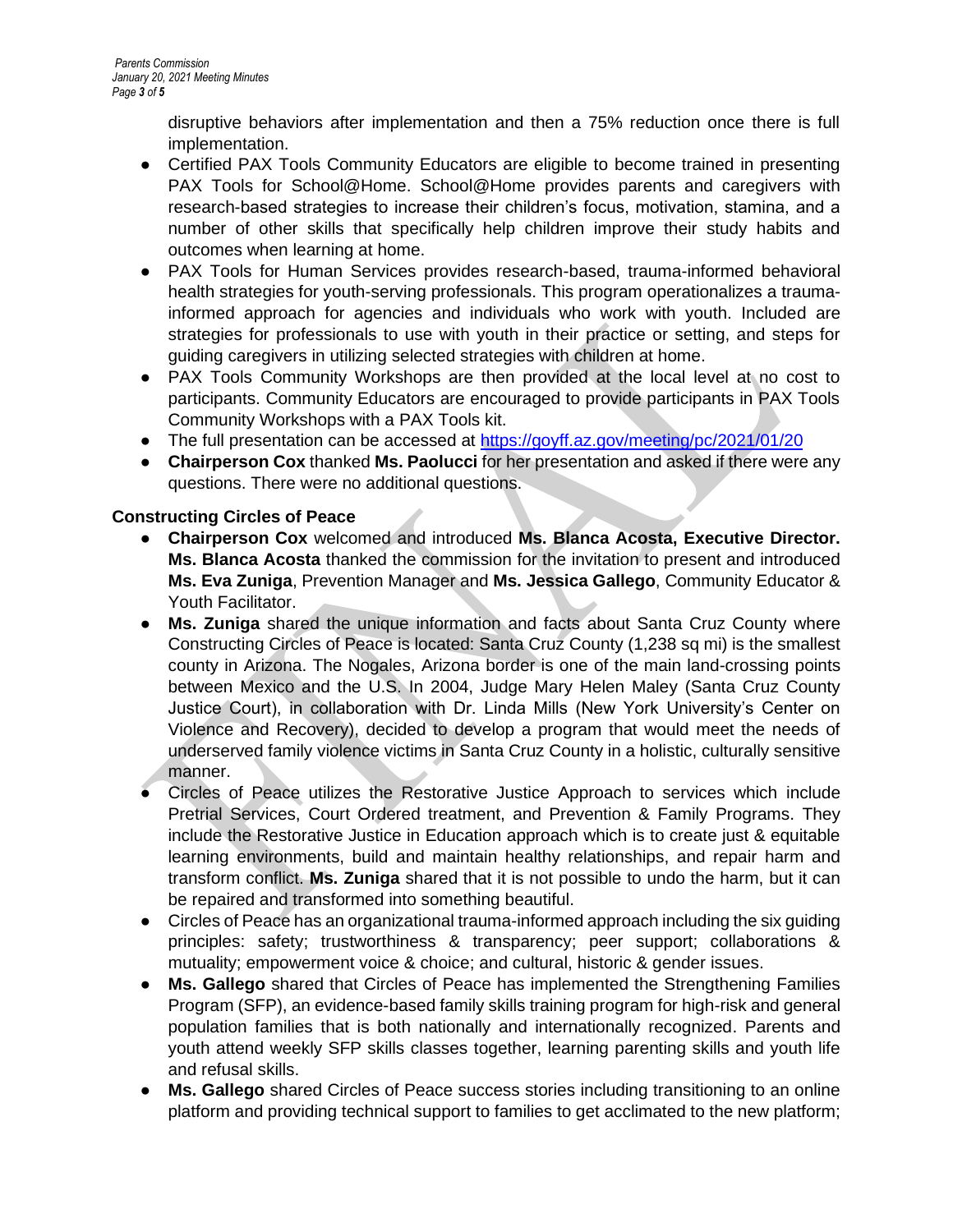implementing Facebook Live events to interact in real-time with family & to have the content available on their Facebook page at all times; and virtual presentations with family and school personnel. They hosted a Drive-in movie with a newly released family-friendly movie and they have 75 cars with 4 or more passengers; disseminated 130 care packet bags; hosted an Ask Me Booth, and provided snacks.

- The full presentation can be accessed at<https://goyff.az.gov/meeting/pc/2021/01/20>
- **Chairperson Cox** thanked **Ms. Acosta, Ms. Gallego, and Ms. Zuniga** for their presentation and asked if there were any questions.
- **Mr. Bryan Harris** complimented the Constructing Circles of Peace team for their work in the community and stated that he was impressed with the Drive-In Movie event.
- **Ms. Beagley** complimented the Constructing Circles of Peace team for their engagement with the community and meeting the need in keeping people's spirits up during these challenging times.
- **Chairperson Cox** thanked the team from Constructing Circles of Peace and asked if there were any further questions. There were no additional questions.

## **Grantee Updates, Nicole Valenzuela, Program Administrator, Governor's Office of Youth, Faith and Family**

- **Chairperson Cox** introduced **Ms. Nicole Valenzuela** who indicated that grantees reported that nearly 15,000 individuals served in the second quarter of 2020 (October, November, & December). **Ms. Valenzuela** shared that site visits are an opportunity to gain an understanding of the unique community grantees are serving and how the grantees utilize the funding for their programming and its impact on participants, stakeholders, and the community.
- **Site Visit**
	- o **Parker Area Alliance for Community Empowerment (PAACE)** focuses to address and overcome the normalized "party atmosphere" the City of Parker residents face. They shared the success of their Strengthening Families Program with 100% of their cohort successfully completing the curriculum and graduating. PAACE shared the successes of their community engagement events during Red Ribbon Week and Family Fun Day in which over 500 families participated. PAACE is focused on continuing to strengthen its relationship with the Colorado River Indian tribe and to provide services in the most rural areas of La Paz County.
- **Grantee Updates** 
	- **Amistades, Tucson, AZ, utilizes a trauma-informed response to the needs of their** participants through virtual home visits and providing resources that were culturally responsive to provide support and increase participant engagement. Amistades hosted an interactive Red Ribbon Week event utilizing the Kahoot online platform that was focused on drug prevention messaging. Amistades have new school partnerships with cohorts that began in December.
	- **MATFORCE. Inc,** Prescott Valley, AZ, tailored programming to be able to meet the needs of families with youth that are system-involved and for parents from Yavapai Prescott Indian Tribe that had specific requirements for the parenting program they attended. In adjusting and modifying programming and providing it on a virtual platform MATFORCE, Inc had a positive impact and participants are report positive outcomes and successes.
	- **Chairperson Cox** thanked **Ms. Valenzuela** for her update and asked if there were any questions. There were no questions.

### **ANNOUNCEMENTS**